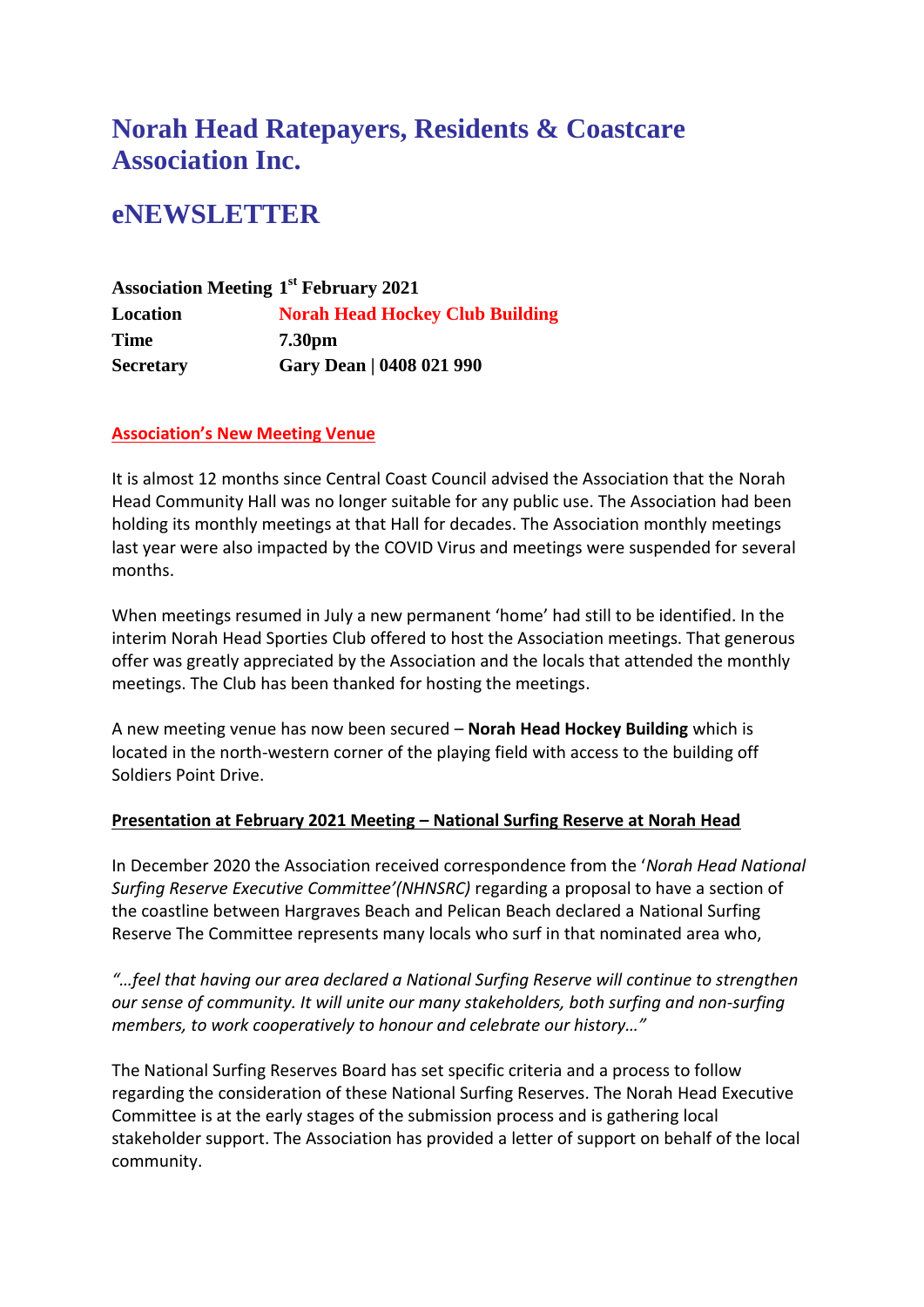As part of the submission process, the Association has invited Ms Debbie McGuigan and Ms Jill Secomb, Executive members of the NHNSRC, to the February meeting to make a presentation regarding this proposal.

## **Clean Up Australia Day 2021**



Clean up Australia Day is Sunday  $7<sup>th</sup>$  March 2021. The Association has registered for this annual event.

Each year the Association coordinates a 'clean up' of the local area - in past years the focus has been on Bush Street Reserve and the adjacent bushland, Jenny Dixon Reserve and along the beach areas from Cabbage Tree Bay to Soldiers Beach. Some residents have targeted their local street and surrounds.

Residents are encouraged to give some of their time on that day to help ensure our local community remains an '*attractive location to live'*

The Association will be located in Bush Street Reserve (adjacent to the public toilet building) from 8am. Collection bags etc. will be available. All waste collected is returned to this location.

You can register on that morning or in advance by going to:

[www.cleanupaustraliaday.org.au/fundraisers/garydean/bush-street-reserve-norah-head](http://www.cleanupaustraliaday.org.au/fundraisers/garydean/bush-street-reserve-norah-head)

### **Norah Head Village Masterplan**

The capital improvement program, funded in the Council's 2020/21 Operational Plan, along Bungary Road is nearing completion. The originally funded project (\$1.085 million) was revised late last year with the scope of work reduced from that originally planned. This action was probably linked to the Council's current financial situation.

It seems that the Mazlin Reserve Upgrade project remains unfunded and unlikely to be achieved this Operational Plan year. The Association will continue to liaise with Council regarding this project.

### **Proposed Memorial in Mazlin Reserve**

Marine Rescue Norah Head is becoming increasingly frustrated with the continual delays with this project, none of which is of the organisation's doing.

The Unit Commander advised the Association recently that the Memorial Stone and the Bronze Plaque was completed by the contractor last November and all the necessary statutory approvals are in place.